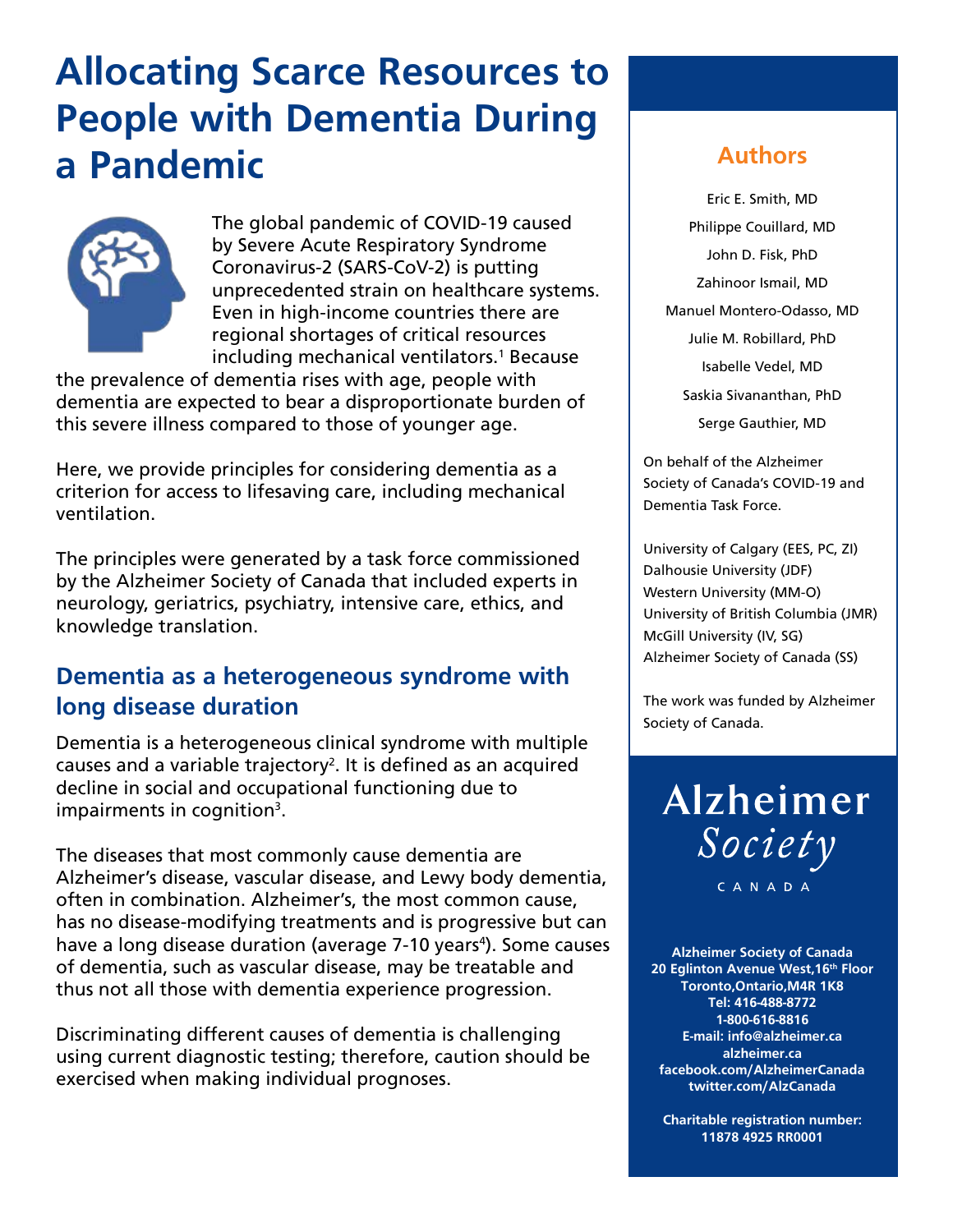The term "dementia" encompasses a wide range of severity:

- In its earliest stages, there are difficulties with more complex daily activities such as managing finances, shopping, household tasks (e.g. cooking), and driving.
- **In the moderate stages there are difficulties** with basic daily activities like dressing and bathing.
- In the more severe stages, the person with dementia is dependent on others for daily activities.

In Canada, most people with dementia (61%) live in the community<sup>5</sup>.

### **Decisions on lifesaving resource allocation based on individual characteristics**

Dementia affects older people and increases their risk of dying. It is important to integrate these facts into resource allocation planning. However, given the variation in causes and trajectories of the conditions that cause dementia, the diagnosis *per se* does not reflect the wide range of function and physiological reserve experienced by people with dementia.

To assist with resource planning, we suggest that the following principles should be considered when planning access to scarce resources:

#### **1. Decisions on access to lifesaving resources for people with dementia should be individualized.**

Dementia is a heterogeneous syndrome with a wide range of severity and variation in individual trajectories. People with dementia live many years with good quality, given the average of 7-10 years of disease duration. Thus, decisions to provide or withhold lifesaving care for people with dementia

should be based on individual characteristics. Blanket restrictions on lifesaving care for people with dementia are not appropriate. People with dementia should be treated similarly, using the same frameworks, as those with other serious conditions such as heart failure and metastatic cancer.

**2. People with dementia should be provided the opportunity to indicate their wishes regarding goals of care.**

People with dementia should have the opportunity to express their wishes, including whether they wish to be resuscitated in the event of severe illness. This process is critical to support the ethical principle of autonomy and ideally should be carried out in advance of serious illness.

**3. Decisions on resource allocation should respect the personhood of people with dementia.**

In an emerging pandemic where healthcare needs exceed available resources, protocols to triage access to resources are required. In response to this challenge and to address the unfortunate history of stigma against people with dementia within the healthcare system, it is strongly encouraged to meaningfully engage with people with lived experience and their care partners in developing these protocols. The rapidly evolving circumstances may only allow limited engagement at first, but it should be expanded over time. Resource allocation protocols should similarly treat people with dementia as those with other health conditions, without discrimination. To reduce stigma and promote equity, it is preferable to define guiding principles in advance. The use of a triage committee could relieve individual clinicians of the burden of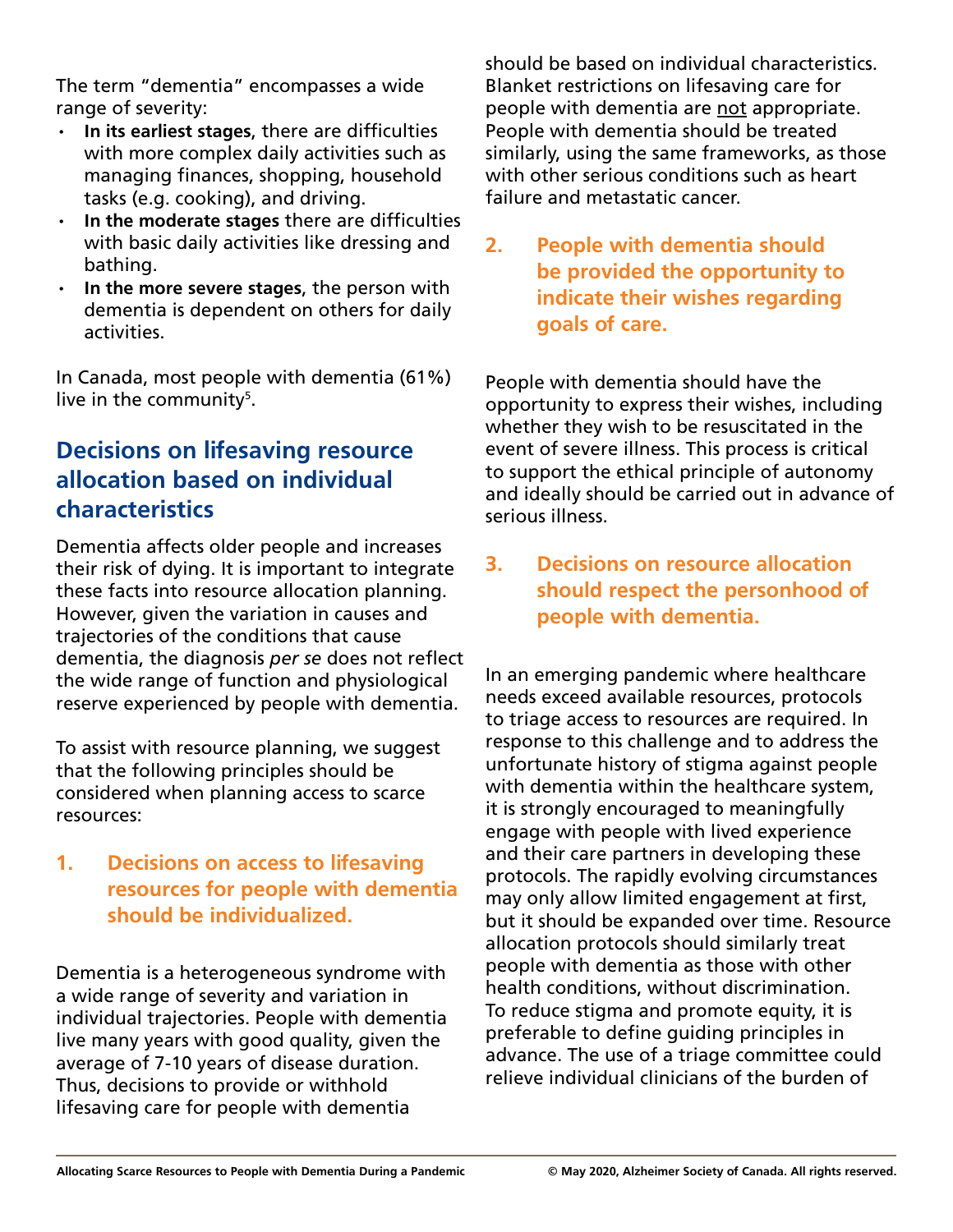making life or death decisions and promote fair, equitable access.

#### **4. Decisions on access to lifesaving resources should be based on expected survival, not presumptions about individual quality of life.**

Many people with dementia report good quality of life that is sometimes underestimated by those around them, even their own care partners<sup>6</sup>. Clinicians and healthcare administrators should not assume that dementia is synonymous with intolerable suffering. Emanuel and colleagues offer the perspective that maximizing survival should be the primary objective in a pandemic situation, instead of attempting to predict the future quality of life with limited time and information<sup>7</sup>.

**5. Prognostications should be based on an objective, validated assessment of mortality risk, frailty, or functional disease stage.** 

When guidance principles for access to lifesaving resources are based on expected survival, they should be informed by the best available evidence. Assessment should be based on a validated scale that is quick, reliable, and can be implemented and understood by clinicians who are not dementia specialists. This reduces the heterogeneity and risk for bias that could creep into individual clinician judgments. Advancing dementia causes frailty, which can be measured using a simple global index such as the Clinical Frailty Scale (CFS)<sup>8</sup> which has been made available freely online<sup>9</sup>. CFS scores correlate well with future mortality<sup>8</sup>. Although not commonly used in clinical practice and not intended for the purpose of determining access to care, there are mortality risk models that have

been developed for people with dementia<sup>10</sup>. Another reasonable alternative is to base decisions on dementia functional stage<sup>11</sup>.

**6. The presence of Mild Cognitive Impairment (MCI) should not be used as a criterion for assessing suitability for lifesaving care.**

MCI, also called minor neurocognitive disorder, is a risk factor for developing dementia although many people with MCI remain stable or improve over time<sup>12</sup>. People with MCI do not have disabilities and are able to live independently despite objective evidence of lower performance on cognitive testing.

**7. People with dementia who are denied potentially lifesaving care are entitled to an explanation and best alternative care, including palliative care if appropriate.**

If the number of individuals with severe COVID-19 exceeds the capacity of mechanical ventilators in Canada, ventilatory support will likely be denied to some people with dementia. To respect their personhood and preserve trust in the healthcare system, people with dementia and their care partners deserve a frank explanation for the reason that care is being limited even though this conversation may be emotionally difficult for the care team7 . When care is limited, people with dementia deserve the best alternative care, including access to quality palliative care as appropriate $13$ .

These seven principles are intended to improve care for people with dementia around the world. We hope this opinion piece commissioned by the Alzheimer Society of Canada and endorsed by a nationally representative multidisciplinary task force will prove useful for dementia care everywhere.